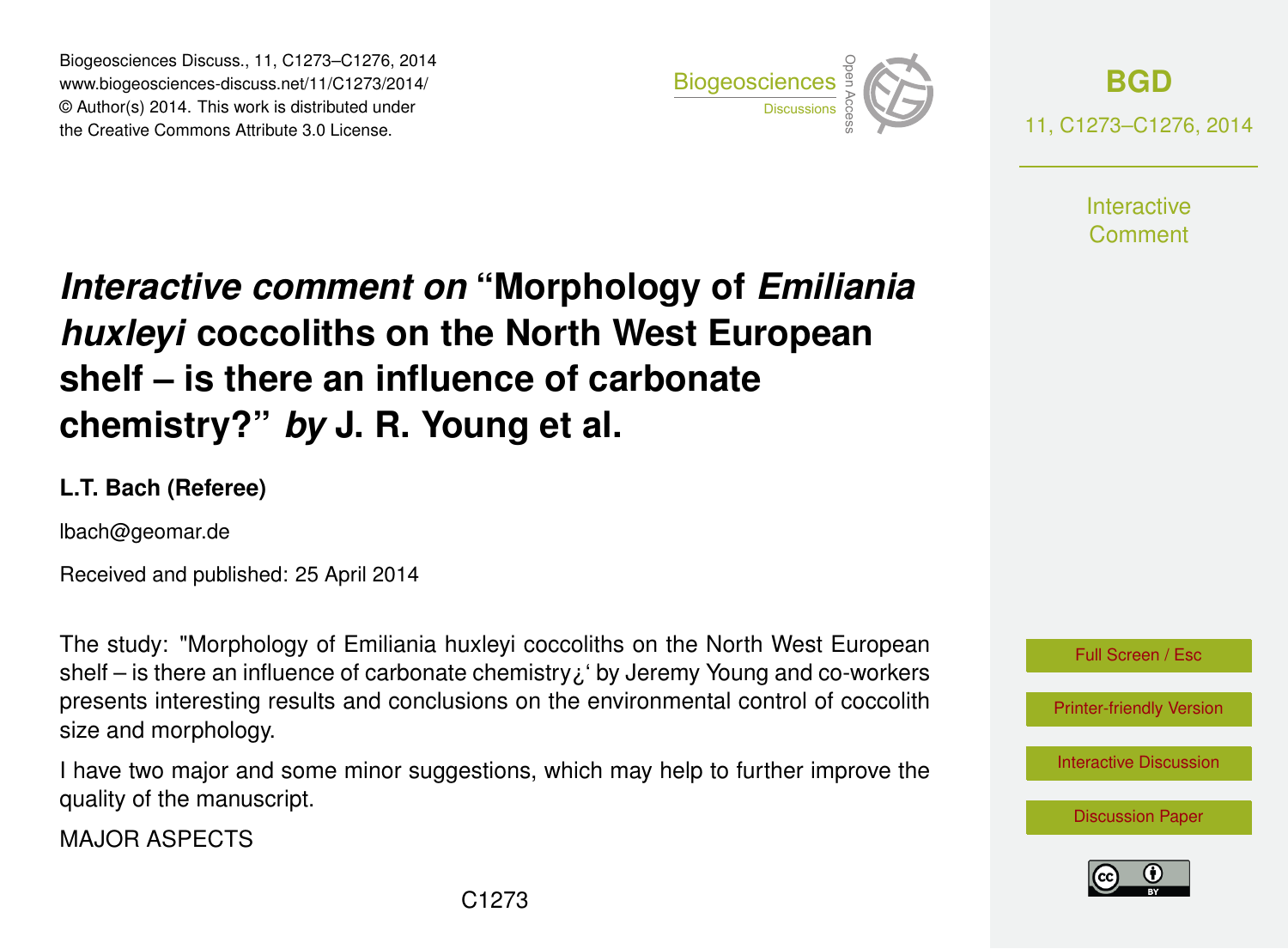1) All bioassays lasted for 96 hours. Carbonate chemistry was manipulated at the beginning and samples for coccolith morphology investigations were taken initially, after 48, and after 96 hours. You found no influence of carbonate chemistry on coccolith morphology. I totally agree with this conclusion for their bioassay E4 where significant increase of E. huxleyi cells and coccoliths was observed. I am not sure, however, if this can also be confirmed by bioassays E1 and E5 because (as you say in the discussion on P 4543 L. 15-20) it is unclear how many of the measured coccoliths were actually produced during incubation and how many of them were produced before CO2 incubations. When I estimate maximum coccolith production rates in E5 (based on values given in the manuscript (0.7  $\mu$ g C L-1 d-1, ~150 cells mL-1) and an estimated coccolith weight of 2pg CaCO3) results indicate rates of up to 20 coccoliths cell-1 d-1. This is surprisingly high (similar to nutrient replete exponentially growing cultures; Bach et al., 2012) and would mean that there is indeed a high coccolith turnover. I wonder, however, if this is really possible because the amount of coccoliths/mL is so stable throughout the entire experiment (Fig. 3). It would mean that a high production is perfectly balanced by high grazing. This is of course possible but wouldn't it be more likely that there is not much production of coccoliths in the first place? If there was no significant coccolith production then it would be impossible to report CO2 effects. So I am wondering how reliable your conclusions drawn from bioassay E1 and E5 really are. In order to avoid this problem you could focus on bioassay E4 where it is quite certain that the biggest fraction of measured coccoliths were really produced during the incubation period.

2) You report a negative influence of high CO2 concentrations on growth rates in bioassay E4. When I look at Fig. 3, however, it seems like cells are not growing under high CO2 initially (from t0 to t48) but grow equally fast as low CO2 incubated cells in the second half of the experiment (from t46 to t96). Would it be possible that there was initially an acclimation period in the high CO2 incubation so that start of the growth was just delayed? And if there wasn't an acclimation phase, why didn't high CO2 cultures grow from the beginning of the experiment? If there was an acclimation phase, growth 11, C1273–C1276, 2014

Interactive Comment

Full Screen / Esc

[Printer-friendly Version](http://www.biogeosciences-discuss.net/11/C1273/2014/bgd-11-C1273-2014-print.pdf)

[Interactive Discussion](http://www.biogeosciences-discuss.net/11/4531/2014/bgd-11-4531-2014-discussion.html)

[Discussion Paper](http://www.biogeosciences-discuss.net/11/4531/2014/bgd-11-4531-2014.pdf)

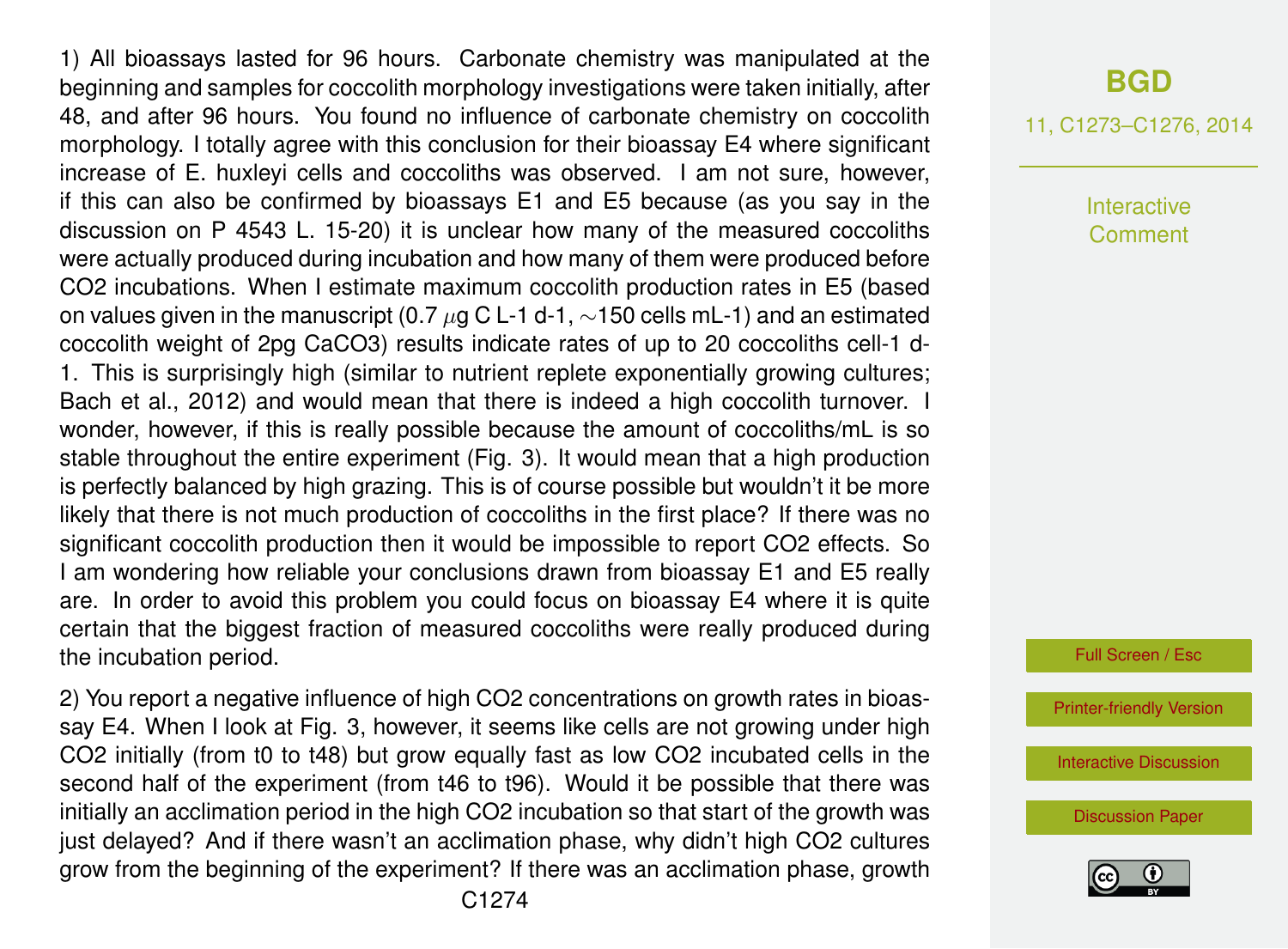C1275

would actually not be inhibited by high CO2 concentrations. This would interfere with one of your conclusions (Page 4543 L. 8-11, Page 4544, L. 21-22)

MINOR ASPECTS

1) Title: Why do you ask the question: "Is there an influence of carbonate chemistry?" when you can answer the question? Maybe it would be nicer to answer the question in the title already. E.g. "No detectable influence of ocean acidification on morphology of Emiliania huxleyi coccoliths on the North-West European shelf. I think it would be also better to call it "ocean acidification" because we have shown that there is an influence of carbonate chemistry on morphology, if conditions are manipulated extremely enough (Bach et al., 2012).

2) Page 4532 L. 7: It may be better not to call it "E4" because the reader does not know what that means.

3) Page 4532 L. 22 and elsewhere: "Calcification" is a vague term. Here you probably mean calcification rates. In other cases (e.g. Page 4533 L. 20) you may mean coccolith size. It would be easier to understand what you mean if you were precise on this.

4) Page 4532 L. 23-26: I do not understand this sentence. How could growth rates obscure these response? Calcification rates are the product of CaCO3 cell-1 and growth rates.

5) Page 4533 L. 28-29: What do you mean by "such issues"?

6) Page 4537 L. 18-20: Would you get more useful results if you had normalized number of rays on coccolith size?

7) Page 4538 L. 24: Do you mean x-axis?

8) Page 4542 L. 5-9: I do not really understand why you selected the upper 25%. It would be great if you could explain this in more detail.

9) Page 4542 L. 12: One "E" too much.

11, C1273–C1276, 2014 Interactive

**[BGD](http://www.biogeosciences-discuss.net)**

Comment

Full Screen / Esc

[Printer-friendly Version](http://www.biogeosciences-discuss.net/11/C1273/2014/bgd-11-C1273-2014-print.pdf)

[Interactive Discussion](http://www.biogeosciences-discuss.net/11/4531/2014/bgd-11-4531-2014-discussion.html)

[Discussion Paper](http://www.biogeosciences-discuss.net/11/4531/2014/bgd-11-4531-2014.pdf)